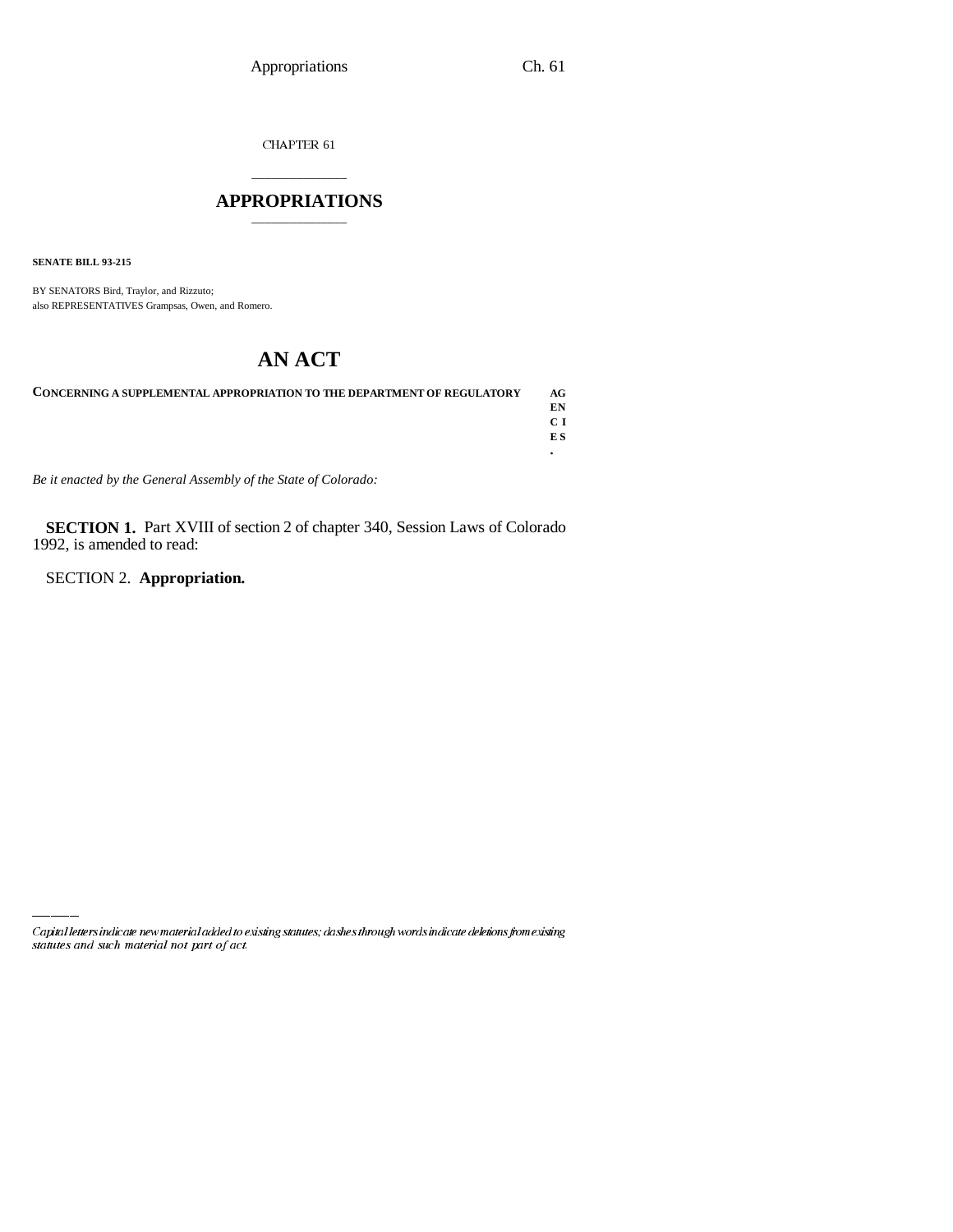|                                 |              |              | <b>APPROPRIATION FROM</b> |         |
|---------------------------------|--------------|--------------|---------------------------|---------|
| <b>ITEM <math>\&amp;</math></b> |              | <b>GENER</b> | CASH                      | FEDERA  |
|                                 | SUBTOT TOTAL |              | <b>FUNDS</b>              | L FUNDS |
|                                 |              | <b>FUND</b>  |                           |         |
| \$                              |              |              | S                         |         |

#### **PART XVIII DEPARTMENT OF REGULATORY AGENCIES**

#### **(1) EXECUTIVE DIRECTOR**

| 389,337            | 1,000                                                                                                                                                                                                                               | 388,337 <sup>a</sup><br>$(8.7$ FTE $)$                                                                                                                                                                               |                                                                                                                                                                                                                                                                                                                                                                                                                                                                                                                                                                                                                                                   |
|--------------------|-------------------------------------------------------------------------------------------------------------------------------------------------------------------------------------------------------------------------------------|----------------------------------------------------------------------------------------------------------------------------------------------------------------------------------------------------------------------|---------------------------------------------------------------------------------------------------------------------------------------------------------------------------------------------------------------------------------------------------------------------------------------------------------------------------------------------------------------------------------------------------------------------------------------------------------------------------------------------------------------------------------------------------------------------------------------------------------------------------------------------------|
|                    |                                                                                                                                                                                                                                     |                                                                                                                                                                                                                      |                                                                                                                                                                                                                                                                                                                                                                                                                                                                                                                                                                                                                                                   |
| 2,685              | 599                                                                                                                                                                                                                                 | $2,086$ <sup>a</sup>                                                                                                                                                                                                 |                                                                                                                                                                                                                                                                                                                                                                                                                                                                                                                                                                                                                                                   |
| <del>643,696</del> | 142.934                                                                                                                                                                                                                             | $500,762$ <sup>a</sup>                                                                                                                                                                                               |                                                                                                                                                                                                                                                                                                                                                                                                                                                                                                                                                                                                                                                   |
|                    |                                                                                                                                                                                                                                     |                                                                                                                                                                                                                      |                                                                                                                                                                                                                                                                                                                                                                                                                                                                                                                                                                                                                                                   |
| 37,766             | 8.392                                                                                                                                                                                                                               |                                                                                                                                                                                                                      |                                                                                                                                                                                                                                                                                                                                                                                                                                                                                                                                                                                                                                                   |
| 37,181             | 2,066                                                                                                                                                                                                                               |                                                                                                                                                                                                                      |                                                                                                                                                                                                                                                                                                                                                                                                                                                                                                                                                                                                                                                   |
|                    |                                                                                                                                                                                                                                     |                                                                                                                                                                                                                      |                                                                                                                                                                                                                                                                                                                                                                                                                                                                                                                                                                                                                                                   |
|                    |                                                                                                                                                                                                                                     |                                                                                                                                                                                                                      |                                                                                                                                                                                                                                                                                                                                                                                                                                                                                                                                                                                                                                                   |
|                    |                                                                                                                                                                                                                                     |                                                                                                                                                                                                                      | <del>1,113</del>                                                                                                                                                                                                                                                                                                                                                                                                                                                                                                                                                                                                                                  |
|                    |                                                                                                                                                                                                                                     |                                                                                                                                                                                                                      | 1,779                                                                                                                                                                                                                                                                                                                                                                                                                                                                                                                                                                                                                                             |
|                    |                                                                                                                                                                                                                                     |                                                                                                                                                                                                                      |                                                                                                                                                                                                                                                                                                                                                                                                                                                                                                                                                                                                                                                   |
|                    |                                                                                                                                                                                                                                     |                                                                                                                                                                                                                      |                                                                                                                                                                                                                                                                                                                                                                                                                                                                                                                                                                                                                                                   |
|                    |                                                                                                                                                                                                                                     |                                                                                                                                                                                                                      | 117,199                                                                                                                                                                                                                                                                                                                                                                                                                                                                                                                                                                                                                                           |
|                    |                                                                                                                                                                                                                                     |                                                                                                                                                                                                                      |                                                                                                                                                                                                                                                                                                                                                                                                                                                                                                                                                                                                                                                   |
|                    |                                                                                                                                                                                                                                     |                                                                                                                                                                                                                      |                                                                                                                                                                                                                                                                                                                                                                                                                                                                                                                                                                                                                                                   |
|                    |                                                                                                                                                                                                                                     |                                                                                                                                                                                                                      |                                                                                                                                                                                                                                                                                                                                                                                                                                                                                                                                                                                                                                                   |
|                    |                                                                                                                                                                                                                                     |                                                                                                                                                                                                                      |                                                                                                                                                                                                                                                                                                                                                                                                                                                                                                                                                                                                                                                   |
|                    |                                                                                                                                                                                                                                     |                                                                                                                                                                                                                      |                                                                                                                                                                                                                                                                                                                                                                                                                                                                                                                                                                                                                                                   |
|                    |                                                                                                                                                                                                                                     |                                                                                                                                                                                                                      |                                                                                                                                                                                                                                                                                                                                                                                                                                                                                                                                                                                                                                                   |
|                    |                                                                                                                                                                                                                                     |                                                                                                                                                                                                                      |                                                                                                                                                                                                                                                                                                                                                                                                                                                                                                                                                                                                                                                   |
|                    |                                                                                                                                                                                                                                     |                                                                                                                                                                                                                      |                                                                                                                                                                                                                                                                                                                                                                                                                                                                                                                                                                                                                                                   |
|                    |                                                                                                                                                                                                                                     |                                                                                                                                                                                                                      | 1,156                                                                                                                                                                                                                                                                                                                                                                                                                                                                                                                                                                                                                                             |
|                    |                                                                                                                                                                                                                                     |                                                                                                                                                                                                                      | 1,709                                                                                                                                                                                                                                                                                                                                                                                                                                                                                                                                                                                                                                             |
|                    |                                                                                                                                                                                                                                     |                                                                                                                                                                                                                      |                                                                                                                                                                                                                                                                                                                                                                                                                                                                                                                                                                                                                                                   |
|                    |                                                                                                                                                                                                                                     |                                                                                                                                                                                                                      |                                                                                                                                                                                                                                                                                                                                                                                                                                                                                                                                                                                                                                                   |
|                    |                                                                                                                                                                                                                                     |                                                                                                                                                                                                                      |                                                                                                                                                                                                                                                                                                                                                                                                                                                                                                                                                                                                                                                   |
|                    |                                                                                                                                                                                                                                     |                                                                                                                                                                                                                      |                                                                                                                                                                                                                                                                                                                                                                                                                                                                                                                                                                                                                                                   |
|                    |                                                                                                                                                                                                                                     |                                                                                                                                                                                                                      | 14,439                                                                                                                                                                                                                                                                                                                                                                                                                                                                                                                                                                                                                                            |
|                    |                                                                                                                                                                                                                                     |                                                                                                                                                                                                                      |                                                                                                                                                                                                                                                                                                                                                                                                                                                                                                                                                                                                                                                   |
|                    |                                                                                                                                                                                                                                     |                                                                                                                                                                                                                      |                                                                                                                                                                                                                                                                                                                                                                                                                                                                                                                                                                                                                                                   |
|                    |                                                                                                                                                                                                                                     |                                                                                                                                                                                                                      |                                                                                                                                                                                                                                                                                                                                                                                                                                                                                                                                                                                                                                                   |
|                    |                                                                                                                                                                                                                                     |                                                                                                                                                                                                                      |                                                                                                                                                                                                                                                                                                                                                                                                                                                                                                                                                                                                                                                   |
|                    |                                                                                                                                                                                                                                     |                                                                                                                                                                                                                      |                                                                                                                                                                                                                                                                                                                                                                                                                                                                                                                                                                                                                                                   |
|                    |                                                                                                                                                                                                                                     |                                                                                                                                                                                                                      |                                                                                                                                                                                                                                                                                                                                                                                                                                                                                                                                                                                                                                                   |
|                    |                                                                                                                                                                                                                                     |                                                                                                                                                                                                                      |                                                                                                                                                                                                                                                                                                                                                                                                                                                                                                                                                                                                                                                   |
|                    |                                                                                                                                                                                                                                     |                                                                                                                                                                                                                      |                                                                                                                                                                                                                                                                                                                                                                                                                                                                                                                                                                                                                                                   |
| 5,107,445          |                                                                                                                                                                                                                                     |                                                                                                                                                                                                                      |                                                                                                                                                                                                                                                                                                                                                                                                                                                                                                                                                                                                                                                   |
| 11.332.25          |                                                                                                                                                                                                                                     |                                                                                                                                                                                                                      |                                                                                                                                                                                                                                                                                                                                                                                                                                                                                                                                                                                                                                                   |
| 2                  |                                                                                                                                                                                                                                     |                                                                                                                                                                                                                      |                                                                                                                                                                                                                                                                                                                                                                                                                                                                                                                                                                                                                                                   |
| 11,310,13          |                                                                                                                                                                                                                                     |                                                                                                                                                                                                                      |                                                                                                                                                                                                                                                                                                                                                                                                                                                                                                                                                                                                                                                   |
| 3                  |                                                                                                                                                                                                                                     |                                                                                                                                                                                                                      |                                                                                                                                                                                                                                                                                                                                                                                                                                                                                                                                                                                                                                                   |
|                    | 630,650<br>253,239<br>115,094<br>180,302<br>25,345<br>4,275<br>2,547,929<br>2,495,129<br>184,680<br>176,680<br>86,060<br>124,584<br>146,420<br>133,892<br>43,950<br>38,950<br>1,529,077<br>1,500,185<br>6,359<br>208,895<br>203,895 | 25,953<br>25,052<br>4,852<br>20,030<br>9,204<br>305,742<br>46,446<br>64,080<br>1,080<br>19,161<br>7,126<br>26,804<br>12,296<br>20,297<br>3,817<br><del>378,063</del><br>85,387<br>6,359<br>5,323<br>48,280<br>15,668 | 604,697 <sup>a</sup><br>$29,374$ <sup>a</sup><br>$35,115$ <sup>a</sup><br>$228,187$ <sup>a</sup><br>248,387 a<br>93,951 <sup>a</sup><br>$169,319$ <sup>a</sup><br>$25,345$ <sup>a</sup><br>$4,275$ <sup>a</sup><br>2,124,988 <sup>a</sup><br>2,331,484 <sup>a</sup><br>$120,600$ <sup>a</sup><br>$175,600$ <sup>a</sup><br>$65,743$ <sup>a</sup><br>115,749 <sup>a</sup><br>$119,616$ <sup>a</sup><br>$121,596$ <sup>a</sup><br><del>23,653</del> <sup>a</sup><br>35,133 <sup>a</sup><br>1,136,575 <sup>a</sup><br>$1,400,359$ <sup>a</sup><br>$1,036$ <sup>a</sup><br>$160,615$ <sup>a</sup><br>188,227 <sup>a</sup><br>$5,107,445$ <sup>b</sup> |

<sup>a</sup> Of these amounts,  $\frac{$186,255(T) $48,090(T) $$  shall be from statewide indirect cost recoveries, \$563,629(T) \$701,794(T) shall be from departmental indirect cost recoveries, \$85,772 shall be from the Consumer Protection Fund, of which \$19,578(T) shall be for statewide indirect costs, \$16,160 shall be from the Office of Certification, and  $\frac{4,172,291}{85,080,701}$  shall be from various cash sources within the Department. The departmental indirect cost recoveries will be reduced by the amount of revenue received from other

departments for sunset reviews. b This amount shall be from the Colorado Uninsurable Health Insurance Fund.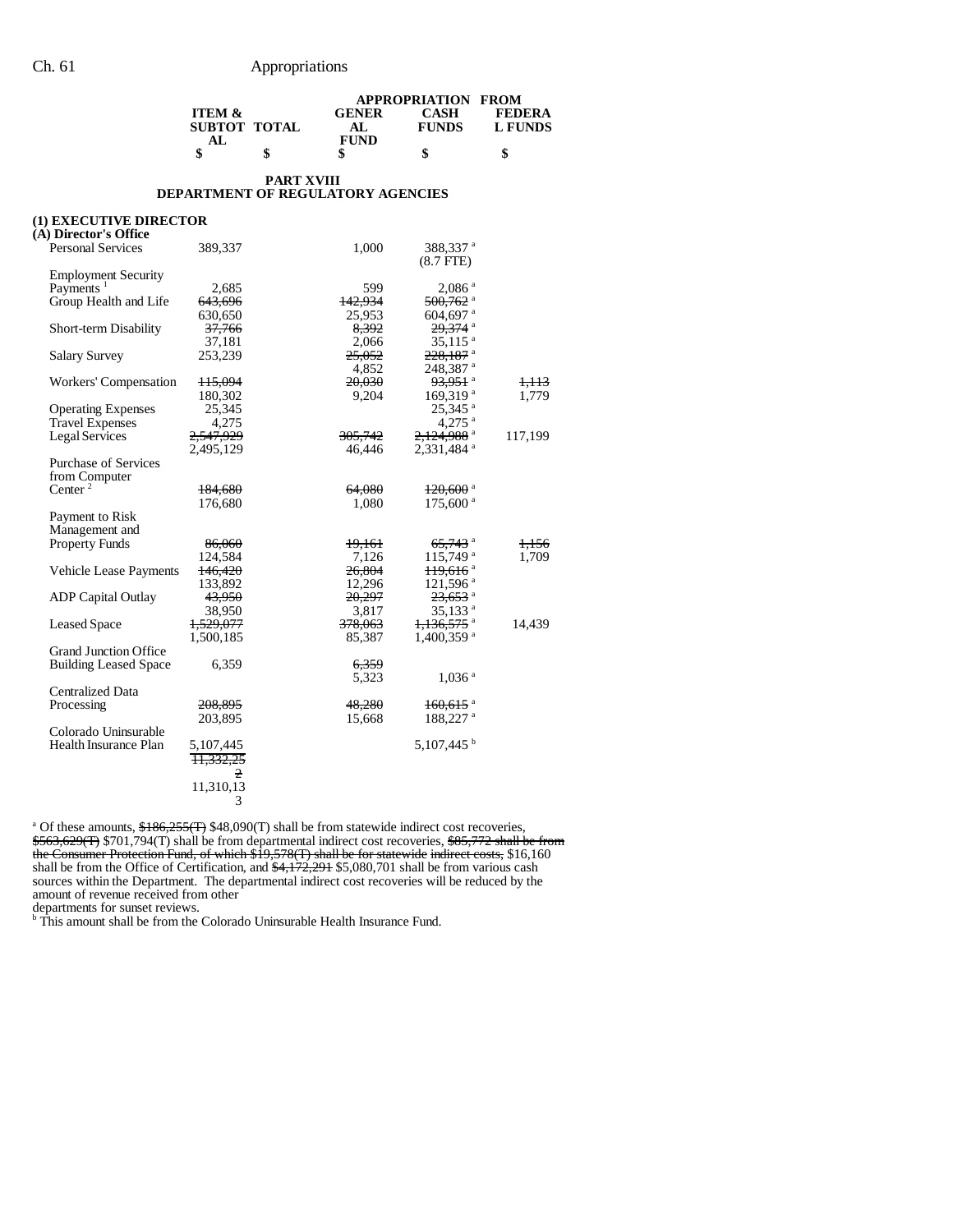Appropriations Ch. 61

|                                 |                                         |    |                                    | <b>APPROPRIATION</b>        | <b>FROM</b>                     |
|---------------------------------|-----------------------------------------|----|------------------------------------|-----------------------------|---------------------------------|
|                                 | <b>ITEM &amp;</b><br>SUBTOT TOTAL<br>AL |    | <b>GENER</b><br>AL.<br><b>FUND</b> | <b>CASH</b><br><b>FUNDS</b> | <b>FEDERA</b><br><b>L FUNDS</b> |
|                                 | \$                                      | \$ | \$                                 | \$                          | \$                              |
| (B) Office of Regulatory Reform |                                         |    |                                    |                             |                                 |
| <b>Personal Services</b>        | 149.518<br>$(4.0$ FTE $)$               |    |                                    |                             |                                 |
| <b>Operating Expenses</b>       | 9.549                                   |    |                                    |                             |                                 |
| <b>Travel Expenses</b>          | 1,650                                   |    |                                    |                             |                                 |
|                                 | 160.717                                 |    |                                    | $160,717$ (T) <sup>a</sup>  |                                 |

<sup>a</sup> This amount shall be from the Department of Local Affairs, Economic Development Programs.

#### **(C) Office of Certification**

| Program Costs          | 292.184        |                      |
|------------------------|----------------|----------------------|
|                        | $(8.5$ FTE $)$ |                      |
| <b>Travel Expenses</b> | 3.600          |                      |
|                        | 295.784        | 295.784 <sup>a</sup> |

<sup>a</sup> This amount shall be from grants from governmental entities and private industry.

#### 11,788,753 11,766,634

#### **(2) ADMINISTRATIVE SERVICES DIVISION**

| <b>Personal Services</b>  | 1,372,635 |           |                              |
|---------------------------|-----------|-----------|------------------------------|
|                           | 1,384,517 |           |                              |
|                           | (29.0     |           |                              |
|                           | FTE)      |           |                              |
| <b>Operating Expenses</b> | 55,089    |           |                              |
| <b>Travel Expenses</b>    | 1.725     |           |                              |
|                           | 1,429,449 | 67.200    | $1,362,249$ (T) <sup>a</sup> |
|                           |           | 1,441,331 | $1,374,131$ (T) <sup>a</sup> |

<sup>a</sup> Of this amount, \$338,383 shall be from statewide indirect cost recoveries, and \$1,023,866 \$1,035,748 shall be from departmental indirect cost recoveries.

#### **(3) DIVISION OF BANKING**

| <b>Personal Services</b>   | 204060<br><del>2,040,080</del> |           |                          |
|----------------------------|--------------------------------|-----------|--------------------------|
|                            | 2.014.283                      |           |                          |
|                            | (42.0)                         |           |                          |
|                            | FTE)                           |           |                          |
| <b>Operating Expenses</b>  | 112,342                        |           |                          |
| <b>Travel Expenses</b>     | 187,000                        |           |                          |
| <b>Board Meeting Costs</b> | 15,718                         |           |                          |
| <b>Indirect Cost</b>       |                                |           |                          |
| Assessment                 | 355,242                        |           |                          |
|                            |                                | 2,710,988 | $2,710,988$ <sup>a</sup> |
|                            |                                | 2.684.585 | $2,684,585$ <sup>a</sup> |

<sup>a</sup> This amount shall be from assessments made to banking institutions.

### **(4) CIVIL RIGHTS DIVISION**

| Personal Services         | 1,290,951 | 1,009,613        | $50,000$ <sup>a</sup> | 231,338     |
|---------------------------|-----------|------------------|-----------------------|-------------|
|                           | 1,293,195 | 168,020          | 893.837 <sup>a</sup>  |             |
|                           |           | <del>(24.5</del> |                       | $(7.0$ FTE) |
|                           |           | FTE              |                       |             |
|                           |           | $(3.6$ FTE)      | $(20.9$ FTE)          |             |
| <b>Operating Expenses</b> | 111,673   | 51.917           |                       | 59.756      |
| <b>Travel Expenses</b>    | 22,094    | 9.518            |                       | 12.576      |
| Hearings Pursuant to      |           |                  |                       |             |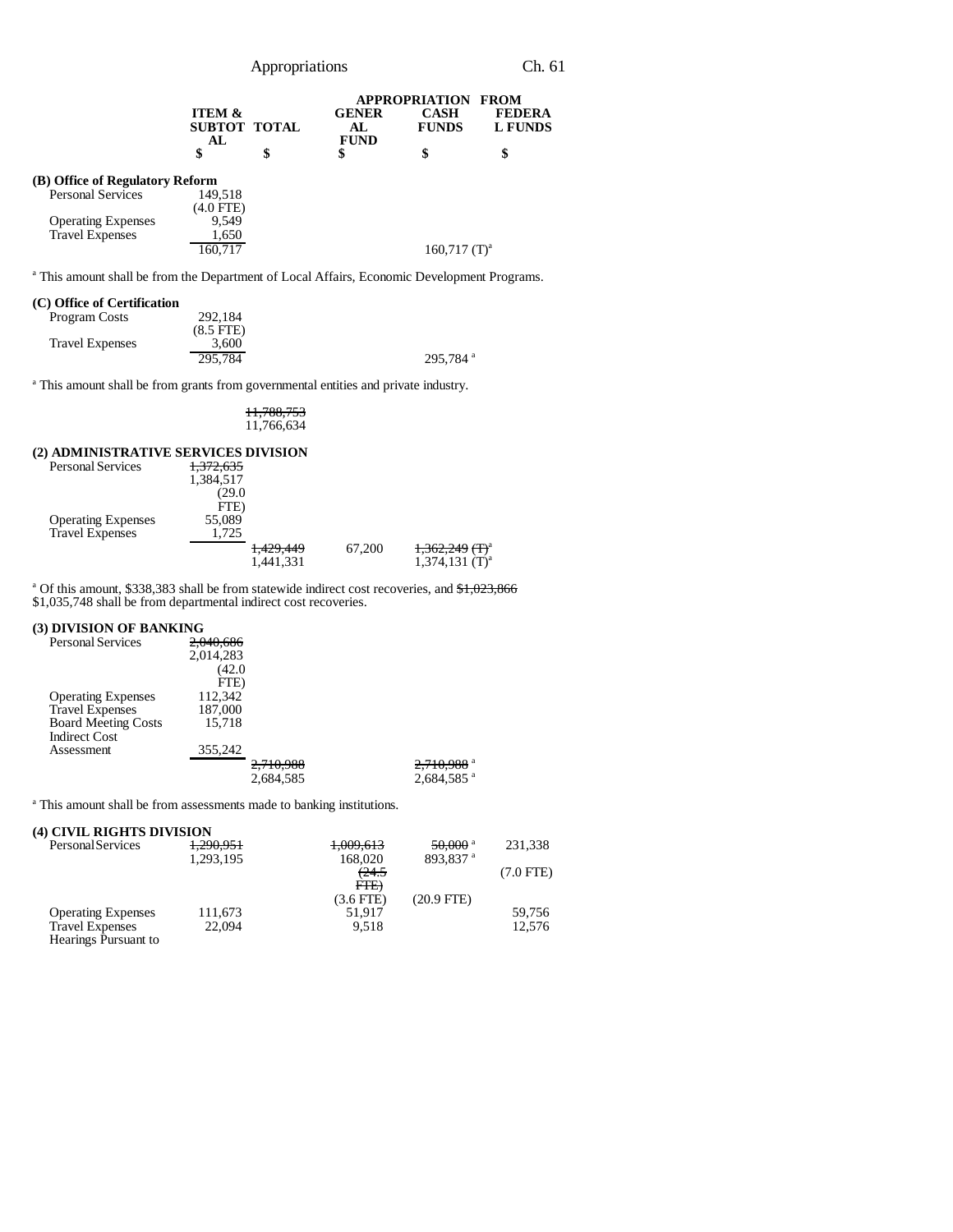|                                                                |                                                |                                   | <b>APPROPRIATION</b>               |                             | <b>FROM</b>                     |  |
|----------------------------------------------------------------|------------------------------------------------|-----------------------------------|------------------------------------|-----------------------------|---------------------------------|--|
|                                                                | <b>ITEM &amp;</b><br><b>SUBTOT TOTAL</b><br>AL |                                   | <b>GENER</b><br>AL.<br><b>FUND</b> | <b>CASH</b><br><b>FUNDS</b> | <b>FEDERA</b><br><b>L FUNDS</b> |  |
|                                                                | \$                                             | \$                                | \$                                 | \$                          | \$                              |  |
| Complaint                                                      | 24,937<br>34,642                               |                                   | 14,937<br>24,642                   |                             | 10,000                          |  |
| <b>Commission Meeting</b><br>Costs<br><b>Commission Travel</b> | 6.284                                          |                                   | 2.678                              |                             | 3,606                           |  |
| Expenses<br><b>Research Grants</b><br><b>Indirect Cost</b>     | 6,827<br>16.250                                |                                   | 2.467                              |                             | 4,360<br>16,250                 |  |
| Assessment                                                     | 35,867                                         | <del>1,514,883</del><br>1,526,832 |                                    |                             | 35,867                          |  |

<sup>a</sup> This amount shall be from fees collected for training services provided. OF THIS AMOUNT, \$50,000 SHALL BE FROM FEES COLLECTED FOR TRAINING SERVICES PROVIDED, AND \$843,837(T) SHALL BE FROM EXCESS STATEWIDE INDIRECT COST RECOVERIES.

### **(5) DIVISION OF FINANCIAL SERVICES**

| <b>Personal Services</b>  | 560,833 |         |                        |
|---------------------------|---------|---------|------------------------|
|                           | 519,879 |         |                        |
|                           | (10.0)  |         |                        |
|                           | FTE)    |         |                        |
| <b>Operating Expenses</b> | 20,040  |         |                        |
| <b>Travel Expenses</b>    | 36,300  |         |                        |
| <b>Indirect Cost</b>      |         |         |                        |
| Assessment                | 69,105  |         |                        |
|                           |         | 686,278 | $686,278$ <sup>a</sup> |
|                           |         | 645,324 | $645,324$ <sup>a</sup> |
|                           |         |         |                        |

<sup>a</sup> This amount shall be from assessments made to savings and loan institutions and to credit unions.

### **(6) DIVISION OF INSURANCE** <sup>89</sup>

| <b>Personal Services</b>    | <del>3,144,963</del>          | 2.865.896            | <del>279,067</del> a     |
|-----------------------------|-------------------------------|----------------------|--------------------------|
|                             | 3,451,024<br><del>(77.5</del> |                      | $3,451,024$ <sup>a</sup> |
|                             | FTE                           |                      |                          |
|                             | (86.5)                        |                      |                          |
|                             | FTE)                          |                      |                          |
| <b>Operating Expenses</b>   | 225,131                       | <del>225,131</del>   |                          |
|                             | 292,009                       |                      | $292,009$ <sup>a</sup>   |
| <b>Travel Expenses</b>      | 36,375                        | 36,375               |                          |
|                             |                               |                      | 36,375 $^{a}$            |
| Administrative Law Judge    |                               |                      |                          |
| Services for 534 Hours      | 35.490                        | 35,490               |                          |
|                             |                               |                      | $35,490$ <sup>a</sup>    |
| Consumer Protection         |                               |                      |                          |
| Program Costs <sup>90</sup> | 302,228                       |                      | $302,228$ <sup>b</sup>   |
|                             |                               |                      | (8.0 FFE)                |
| Consumer Protection         |                               |                      |                          |
| Indirect Cost               |                               |                      |                          |
| <b>Assessment</b>           | 19,578                        |                      |                          |
| Workers' Compensation       |                               |                      |                          |
| <b>Studies</b>              | 99,701                        | 99,701               |                          |
|                             |                               | <del>(1.0 FTE)</del> |                          |
| <b>INDIRECT COST</b>        |                               |                      |                          |
| ASSESSMENT                  | 590,891                       |                      | 590,891 <sup>a</sup>     |
|                             |                               | <del>3.863.466</del> |                          |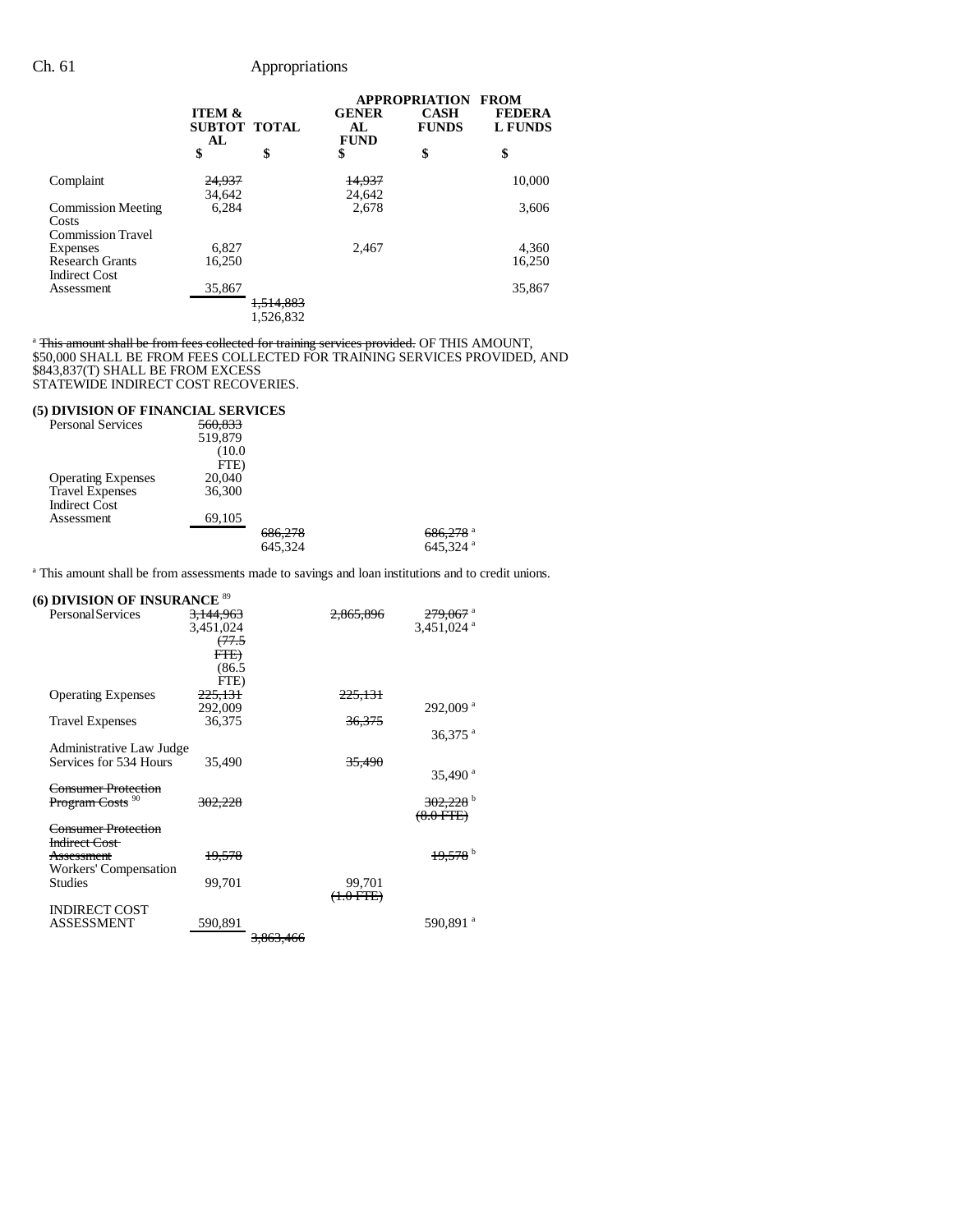|                   |              | <b>APPROPRIATION FROM</b> |               |
|-------------------|--------------|---------------------------|---------------|
| <b>ITEM &amp;</b> | <b>GENER</b> | <b>CASH</b>               | <b>FEDERA</b> |
| SUBTOT TOTAL      | AL.          | <b>FUNDS</b>              | L FUNDS       |
| AL.               | <b>FUND</b>  |                           |               |
|                   | \$           | \$                        | S             |

4,505,490

<sup>a</sup> This amount THESE AMOUNTS shall be from excess statewide indirect cost recoveries THE DIVISION OF INSURANCE CASH FUND PURSUANT TO SECTION 10-1-103(3), C.R.S.<br><sup>b</sup> <del>These amounts shall be from fees from insurance companies.</del>

### **(7) PUBLIC UTILITIES COMMISSION** <sup>91</sup>

| $111$ CDLIC CTILITIES COMMISSION |           |                      |                        |
|----------------------------------|-----------|----------------------|------------------------|
| <b>Personal Services</b>         | 4.462.665 |                      |                        |
|                                  | 4,471,877 |                      |                        |
|                                  | (99.0     |                      |                        |
|                                  | FTE)      |                      |                        |
| <b>Operating Expenses</b>        | 274.914   |                      |                        |
| <b>Travel Expenses</b>           | 69,000    |                      |                        |
| <b>Expert Testimony</b>          | 40,000    |                      |                        |
| <b>Indirect Cost</b>             |           |                      |                        |
| Assessment                       | 684,141   |                      |                        |
|                                  |           | <del>5,530,720</del> | 5,530,720 <sup>a</sup> |
|                                  |           | 5,539,932            | 5,539,932 <sup>a</sup> |
|                                  |           |                      |                        |

<sup>a</sup> Of this amount, it is estimated that \$3,705,029 \$3,705,477 will be from the Fixed Utilities Fund, and \$1,825,691 \$1,828,455 will be from the Public Utilities Motor Carrier Fund, AND \$6,000 WILL BE FROM THE COLORADO HIGH COST FUND.

## **(8) DIVISION OF RACING EVENTS** 91a

| 325,708            |           | 325,708              |                       |
|--------------------|-----------|----------------------|-----------------------|
|                    |           | <del>(8.0 FTE)</del> |                       |
| 139,859            |           | 139,859              |                       |
| 4,950              |           | 4,950                |                       |
| <del>352,857</del> |           | 352,857              |                       |
| 7.315              |           | 7.315                |                       |
|                    |           |                      |                       |
|                    |           |                      |                       |
| 2,764              |           | 2.764                |                       |
| 25,000             |           |                      | $25,000$ <sup>a</sup> |
| <del>223,922</del> |           | <del>223,922</del>   |                       |
| 1,069,226          |           | 1,069,226            |                       |
|                    |           |                      |                       |
| <del>334,422</del> |           | 334,422              |                       |
|                    | 2,486,023 |                      |                       |
|                    |           |                      |                       |

<sup>a</sup> This amount shall be from racetrack application fees.

#### **(9) DIVISION OF REAL ESTATE**

| <b>Personal Services</b>  | <del>1.534.601</del> |
|---------------------------|----------------------|
|                           | 1.547.987            |
|                           | (39.0)               |
|                           | FTE)                 |
| <b>Operating Expenses</b> | 159.282              |
| <b>Travel Expenses</b>    | 48,000               |
| <b>Commission Meeting</b> |                      |
| Costs                     | 11,956               |
| <b>Commission Travel</b>  |                      |
| Expenses                  | 15,000               |
| Hearings Pursuant to      |                      |
| Complaint                 | 9.954                |
| Administrative Law Judge  |                      |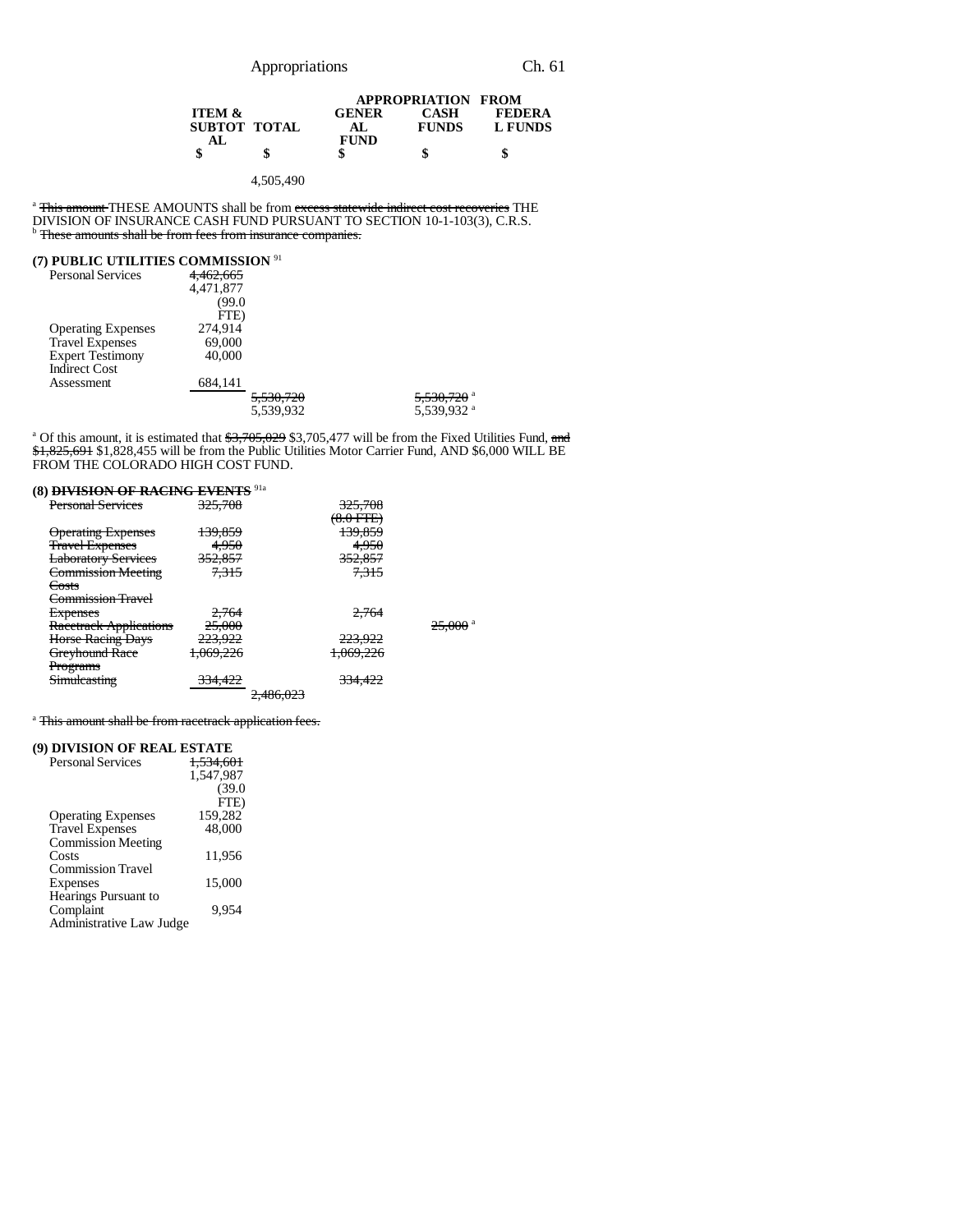### Ch. 61 Appropriations

|                                                                   |                                         |                        | <b>APPROPRIATION</b>               | <b>FROM</b>                 |                                 |
|-------------------------------------------------------------------|-----------------------------------------|------------------------|------------------------------------|-----------------------------|---------------------------------|
|                                                                   | <b>ITEM &amp;</b><br>SUBTOT TOTAL<br>AL |                        | <b>GENER</b><br>AL.<br><b>FUND</b> | <b>CASH</b><br><b>FUNDS</b> | <b>FEDERA</b><br><b>L FUNDS</b> |
|                                                                   | \$                                      | \$                     | \$                                 | \$                          | \$                              |
| Services for 323 509<br>Hours                                     | 21,467                                  |                        |                                    |                             |                                 |
|                                                                   | 33,849                                  |                        |                                    |                             |                                 |
| Name Check<br><b>Indirect Cost</b>                                | 12,000                                  |                        |                                    |                             |                                 |
| Assessment<br>Payment to Federal<br><b>Financial Institutions</b> | 269,510                                 |                        |                                    |                             |                                 |
| Exam Council                                                      | 38,375<br>43,750                        |                        |                                    |                             |                                 |
|                                                                   |                                         | 2.120.145<br>2,151,288 |                                    | $2,151,288$ <sup>a</sup>    |                                 |

<sup>a</sup> This amount shall be from licensing fees.

#### **(10) DIVISION OF REGISTRATIONS**<br>Personal Services  $4,945,961$ Personal Services 4,960,605 (128.0 FTE)<br>748,693 Operating Expenses 748,693 Travel Expenses 67,366 Board Meeting Costs 93,856 Board Travel Expenses 93,909 Board Travel Expenses 93,909<br>Examination Costs 1,301,288 Examination Travel Expenses 35,000 Hearings Pursuant to Complaint 192,166 270,166 Administrative Law Judge Services for 3,300 219,318<br>674,047 Investigation Costs Payments to the Department<br>of Social Services 145,898 of Social Services Physicians' Peer Health Assistance Fund 200,000 Dental Peer Health Assistance Fund 48,178 Nurses' Peer Health Assistance Fund 212,600 (1.0 FTE) Pharmacy Peer Health Assistance Fund 55,400 Indirect Cost Assessment 1,184,546  $10,218,226$   $10,218,226$ <sup>a</sup> 10,310,870 10,310,870<sup>a</sup>

<sup>a</sup> This amount shall be from fees of the boards, and, of this amount,  $\frac{$974,047(T)}{$975,084(T)}$  shall be for payment of costs of the Administrative and Investigative Sections of the Division and \$720,390(T) shall be from the Department of Social Services.

# **(11) DIVISION OF SECURITIES**<br>Personal Services  $\frac{862.410}{662.410}$

Personal Services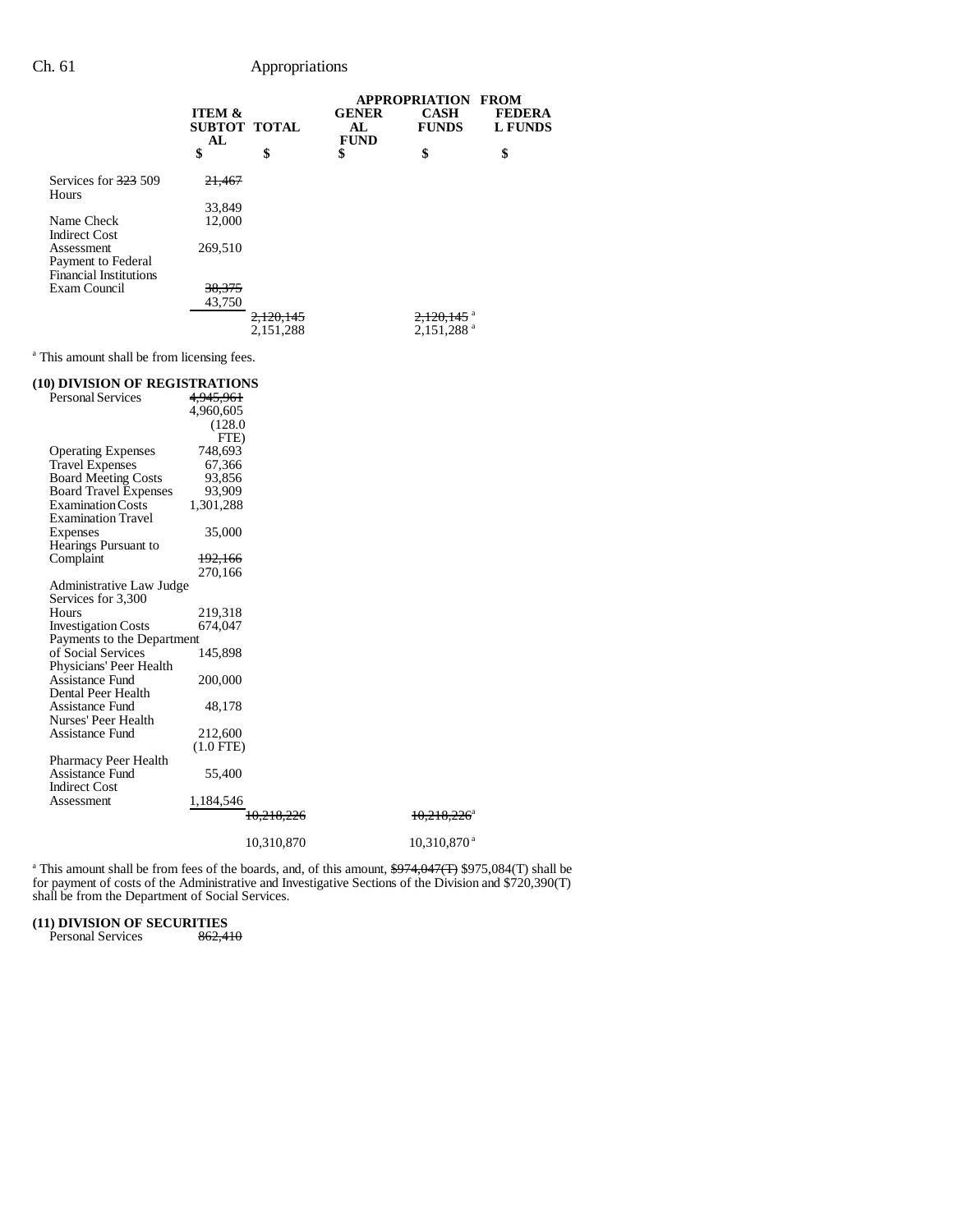|                           |                                         |                      |                                   | <b>APPROPRIATION FROM</b>   |                                 |
|---------------------------|-----------------------------------------|----------------------|-----------------------------------|-----------------------------|---------------------------------|
|                           | <b>ITEM &amp;</b><br>SUBTOT TOTAL<br>AL |                      | <b>GENER</b><br>AL<br><b>FUND</b> | <b>CASH</b><br><b>FUNDS</b> | <b>FEDERA</b><br><b>L FUNDS</b> |
|                           | \$                                      | \$                   | \$                                | \$                          | \$                              |
|                           | 868,688                                 |                      |                                   |                             |                                 |
|                           | (20.0)                                  |                      |                                   |                             |                                 |
|                           | FTE)                                    |                      |                                   |                             |                                 |
| <b>Operating Expenses</b> | 35,081                                  |                      |                                   |                             |                                 |
| <b>Travel Expenses</b>    | 3,150                                   |                      |                                   |                             |                                 |
| Hearings Pursuant to      |                                         |                      |                                   |                             |                                 |
| Complaint                 | 20,255                                  |                      |                                   |                             |                                 |
| <b>Indirect Cost</b>      |                                         |                      |                                   |                             |                                 |
| Assessment                | 138,210                                 |                      |                                   |                             |                                 |
| <b>SENATE BILL 91-159</b> | 156.969                                 |                      |                                   |                             |                                 |
|                           |                                         | <del>1,059,106</del> |                                   | 1,059,106 <sup>a</sup>      |                                 |
|                           |                                         | 1,222,353            |                                   | $1,222,353$ <sup>a</sup>    |                                 |

<sup>a</sup> This amount shall be from licensing fees.

| TOTALS PART XVIII (REGULATORY |             |                       |                                     |           |
|-------------------------------|-------------|-----------------------|-------------------------------------|-----------|
| <b>AGENCIES</b>               | \$43,408,03 | <del>\$7,948,73</del> | <del>\$34,951,63</del> <sup>a</sup> | \$507,660 |
|                               |             |                       |                                     |           |
|                               | \$41,794,63 | \$646,960             | $$40.638.80^a$                      | \$508,879 |
|                               |             |                       |                                     |           |

<sup>a</sup> Of this amount, \$3,986,865 \$4,824,043 contains a (T) notation.

**SECTION 2.** Footnote No. 90 and Footnote No. 91a of section 2 of chapter 340, Session Laws of Colorado 1992, are repealed as follows:

SECTION 2. **Appropriation.**

#### **FOOTNOTES --**

#### 90

Department of Regulatory Agencies, Division of Insurance, Consumer Protection Program Costs -- It is the intent of the General Assembly to have the Consumer Protection Program in the Division of Insurance begin paying the direct and indirect costs of the program's operations. The Consumer Protection Program is requested to plan for the payment of these costs.

#### 91a

Department of Regulatory Agencies, Division of Racing Events -- It is the intent of the General Assembly that this appropriation be sufficient to support 418 live greyhound racing performance in the north circuit, 416 live greyhound racing performances in the south circuit, 106 live horse racing performances, and eight simulcast locations. It is further the intent that the Racing Commission shall have no more than five people on site at a greyhound track when running live races, no more than eight staff people at a horse track when running live races, and no more than one staff person at a simulcast location.

**SECTION 3.** Section 7 of chapter 285, Session Laws of Colorado 1992, is repealed as follows:

Section 7. **Transfer of appropriation - adjustments to 1992 long bill.** For the